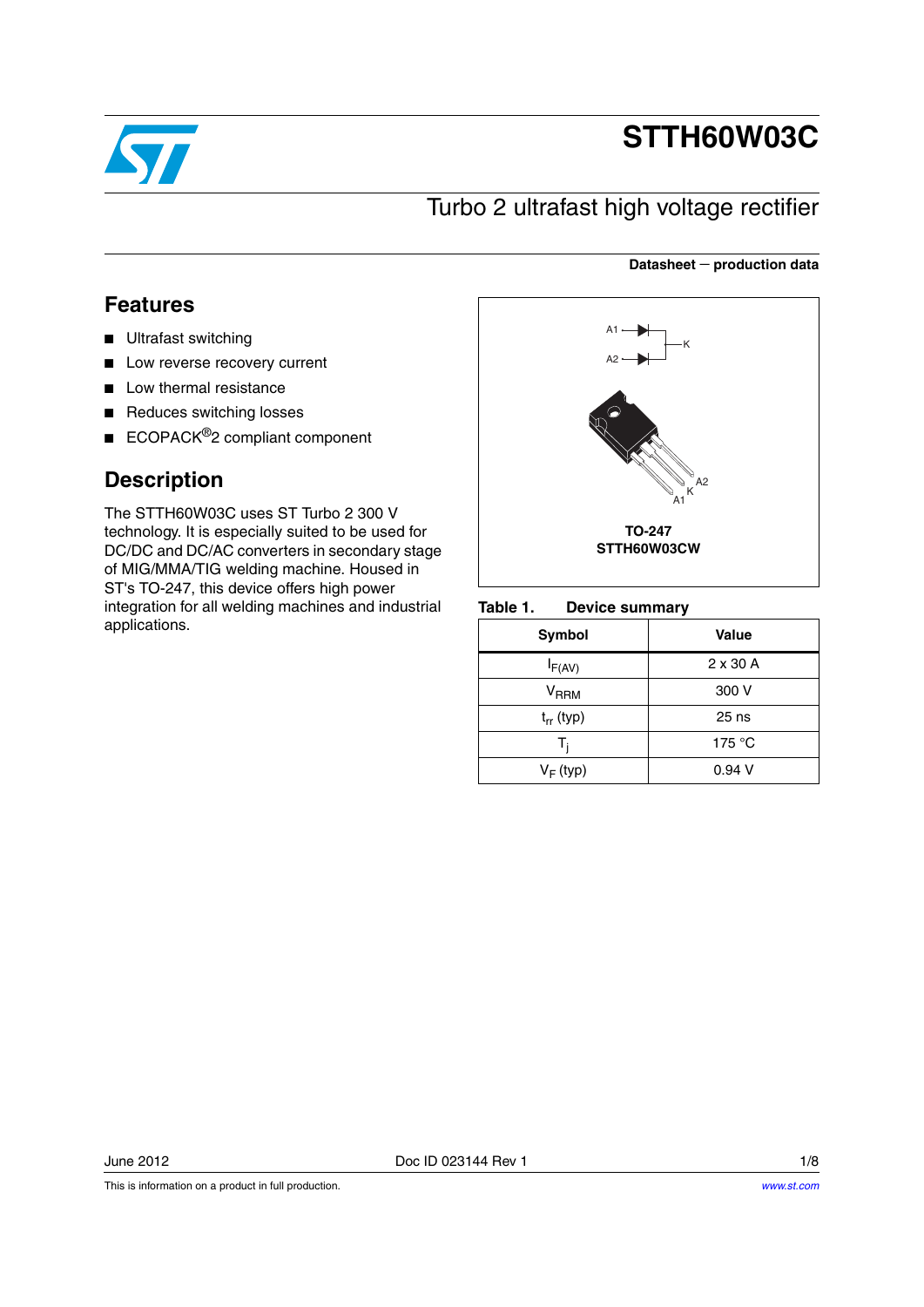## **1 Characteristics**

#### Table 2. Absolute ratings (limiting values, at 25 °C, unless otherwise specified)

| Symbol                    | <b>Parameter</b>                                                | Value           | Unit         |     |   |  |
|---------------------------|-----------------------------------------------------------------|-----------------|--------------|-----|---|--|
| <b>V<sub>RRM</sub></b>    | Repetitive peak reverse voltage                                 | 300             |              |     |   |  |
| I <sub>F(RMS)</sub>       | <b>RMS</b> forward current                                      | 50              | А            |     |   |  |
|                           | Average forward current, $\delta = 0.5$                         | $T_c = 110 °C$  |              | 30  | А |  |
| IF(AV)                    |                                                                 | $T_c = 95 °C$   | Per device   | 60  |   |  |
| <sup>I</sup> FSM          | $tn = 10$ ms sinusoidal<br>Surge non repetitive forward current |                 |              | 280 | A |  |
| $\mathsf{T}_{\text{stg}}$ | Storage temperature range                                       | $-65$ to $+175$ | $^{\circ}$ C |     |   |  |
| T.                        | Maximum operating junction temperature                          | $+175$          | $^{\circ}$ C |     |   |  |

#### Table 3. **Thermal resistance**

| <b>Symbol</b> | <b>Parameter</b> | <b>Value</b> | Unit |                 |
|---------------|------------------|--------------|------|-----------------|
|               | Junction to case | Per diode    | 1.5  | $\degree$ C / W |
| $R_{th(j-c)}$ | Total            |              | 0.9  | $\degree$ C / W |
| $R_{th(c)}$   | Coupling         |              | 0.3  | $\degree$ C / W |

When diodes 1 and 2 are used simultaneously:

 $Tj_{(diode 1)} = P_{(diode 1)} \times R_{th(j-c)}$ (Per diode) +  $P_{(diode 2)} \times R_{th}(c)$ 

#### Table 4. **Static electrical characteristics**

| Symbol               | <b>Parameter</b>        | <b>Test conditions</b> | Min.                            | <b>Typ</b> | Max. | Unit |    |
|----------------------|-------------------------|------------------------|---------------------------------|------------|------|------|----|
| $I_R$ <sup>(1)</sup> | Reverse leakage current | $T_i = 25 °C$          | $V_R = V_{RRM}$<br>$I_F = 30 A$ |            |      | 20   |    |
|                      |                         | $T_i = 125^\circ C$    |                                 |            | 20   | 200  | μA |
| $V_F^{(2)}$          |                         | $T_i = 25^\circ$ C     |                                 |            |      | 1.45 |    |
|                      |                         | $T_i = 150 °C$         |                                 | 0.94       | 1.15 | ν    |    |
|                      | Forward voltage drop    | $T_i = 25^\circ$ C     | $I_F = 60 A$<br>1.18            | 1.7        |      |      |    |
|                      |                         | $T_i = 150^\circ$ C    |                                 |            | 1.45 |      |    |

1. Pulse test: tp = 5 ms,  $\delta$  < 2%

2. Pulse test: tp =  $380 \text{ }\mu\text{s}, \delta < 2\%$ 

To evaluate the conduction losses use the following equation:

 $P = 0.85 \times I_{F(AV)} + 0.01 I_{F}^{2}$ <sub>(RMS)</sub>

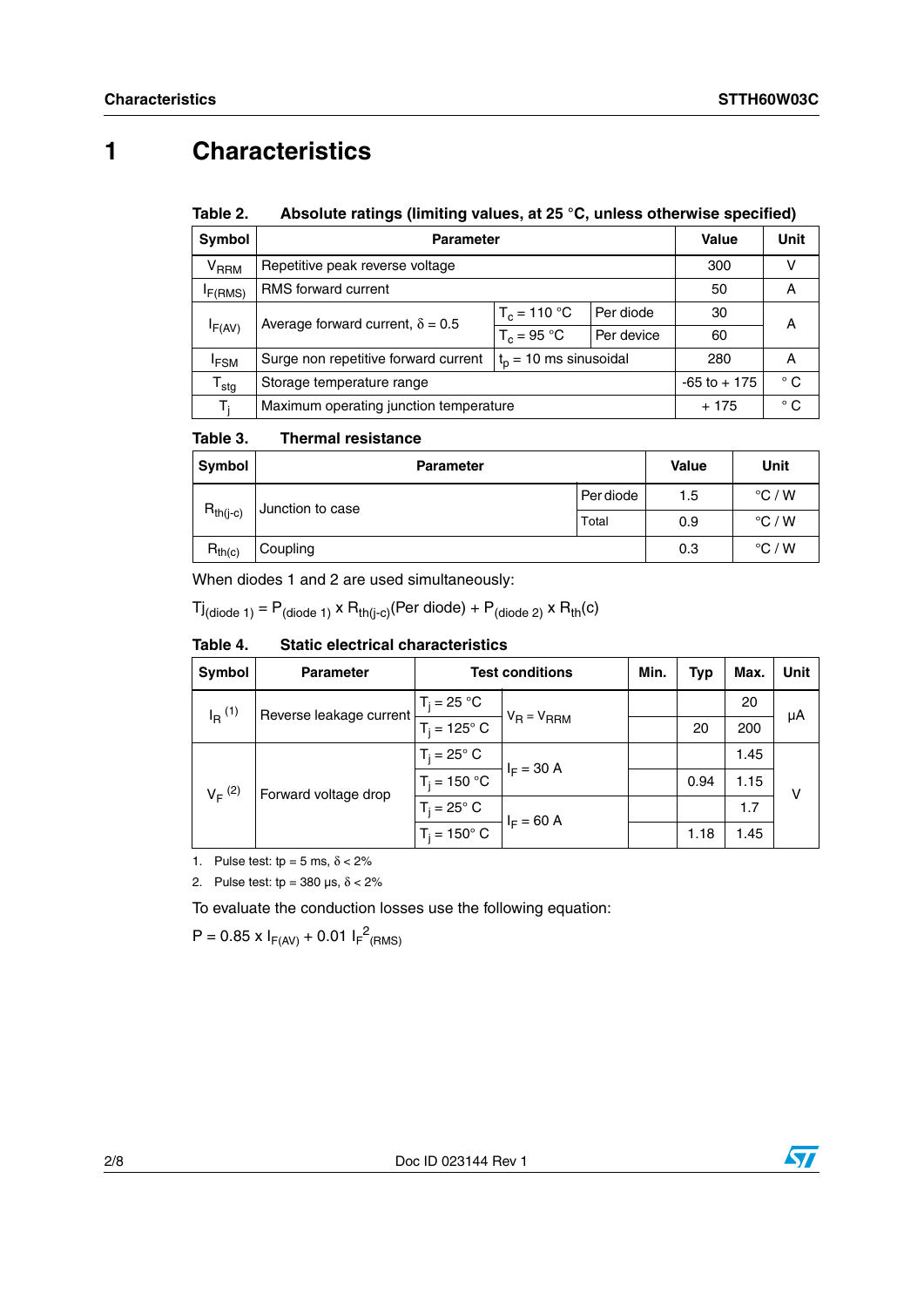| <b>Symbol</b>       | <b>Parameter</b>         | <b>Test conditions</b>                                                        |                                                            |  | <b>Typ</b> | Max. | <b>Unit</b> |
|---------------------|--------------------------|-------------------------------------------------------------------------------|------------------------------------------------------------|--|------------|------|-------------|
| <sup>I</sup> RM     | Reverse recovery current |                                                                               |                                                            |  |            | 9    | A           |
| $Q_{RR}$            | Reverse recovery charge  | $T_i = 125 °C$                                                                | $I_F$ = 30 A, $V_R$ = 200 V<br>$dl_F/dt = -200$ A/ $\mu s$ |  | 180        |      | nC          |
| $S_{\text{factor}}$ | Softness factor          |                                                                               |                                                            |  | 0.3        |      |             |
| $t_{rr}$            | Reverse recovery time    | $T_i = 25 °C$                                                                 | $I_F = 1$ A, $V_R = 30$ V<br>$dl_F/dt = -100$ A/ $\mu s$   |  | 25         | 35   | ns          |
| tfr                 | Forward recovery time    | $I_F$ = 30 A, $V_{FR}$ = 1.5 V<br>$T_i = 25 °C$<br>$dl_F/dt = 200$ A/ $\mu s$ |                                                            |  |            | 180  | ns          |
| $V_{FP}$            | Forward recovery voltage |                                                                               |                                                            |  | 2.0        | 3.0  | v           |

### **Table 5. Dynamic electrical characteristics**

### **Figure 1. Average forward power dissipation versus average forward current (per diode)**

**Forward voltage drop versus forward current (per diode)**



### **Figure 3. Relative variation of thermal impedance junction to case versus pulse duration**



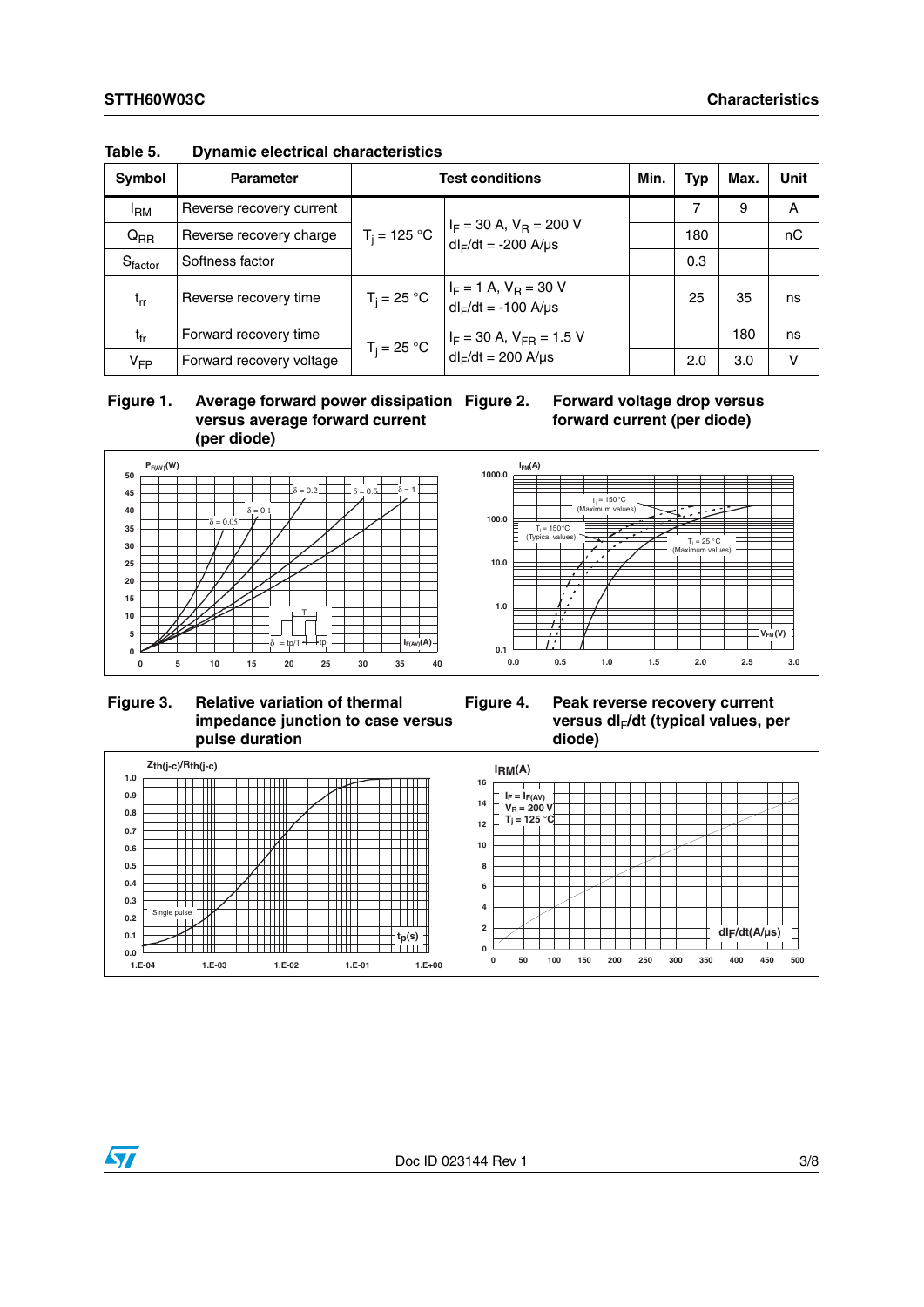**dIF/dt(A/µs)**

 $\perp$ 

### **Characteristics STTH60W03C**

### Figure 5. Reverse recovery time versus dl<sub>F</sub>/dt **(typical values, per diode)**

#### **Figure 6. Reverse recovery charges versus dI**F**/dt (typical values, per diode)**



### **Figure 7. Relative variations of dynamic parameters versus junction temperature**



**0 50 100 150 200 250 300 350 400 450 500**



 $Q_{RR}(nC)$ 

**I = I V = 200 V F F(AV) R T = 125 °C j**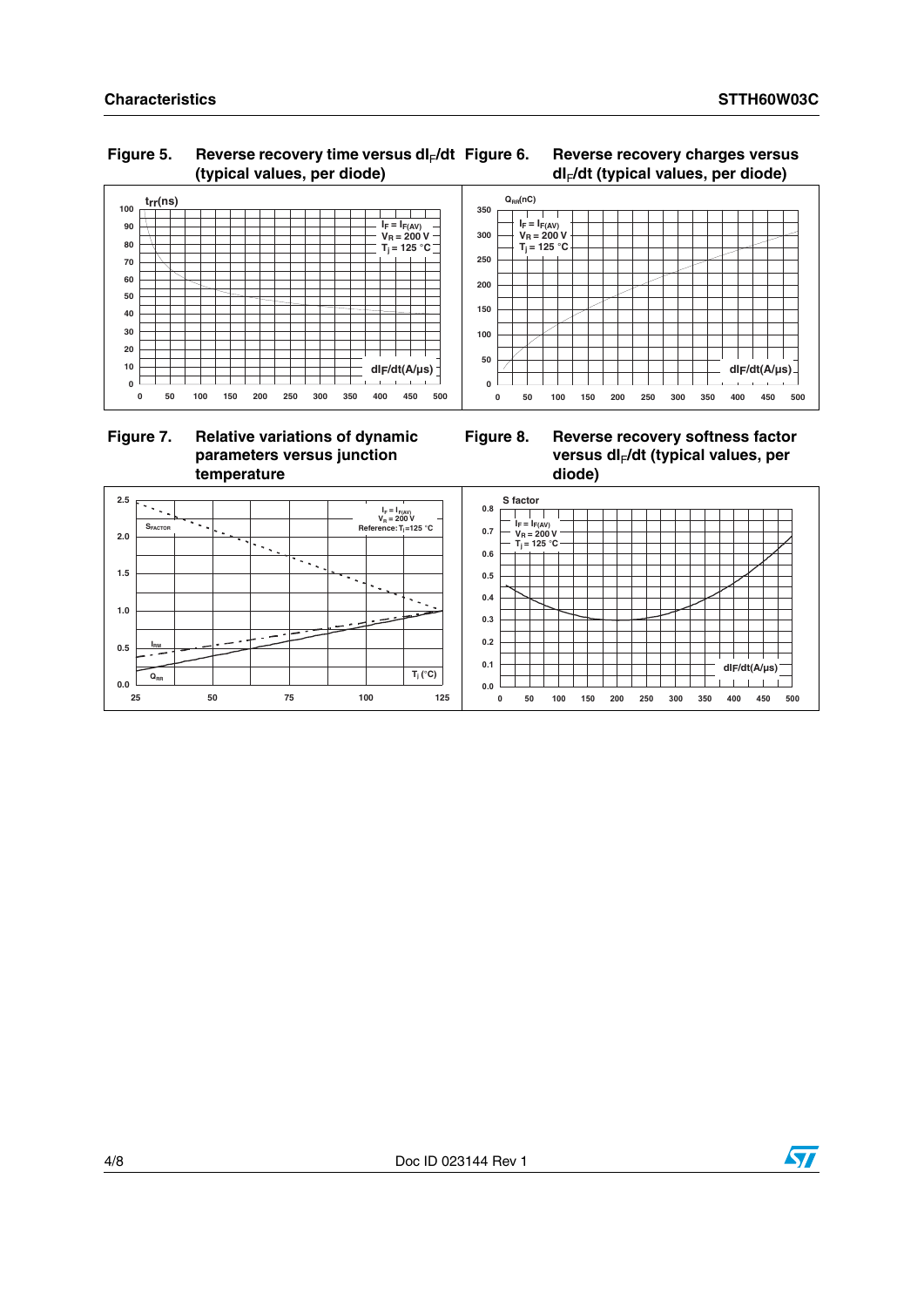### Figure 9. Forward recovery time versus dl<sub>F</sub>/dt Figure 10. Transient peak forward voltage **(typical values, per diode)**





**Figure 11. Junction capacitance versus reverse voltage applied (typical values, per diode)**



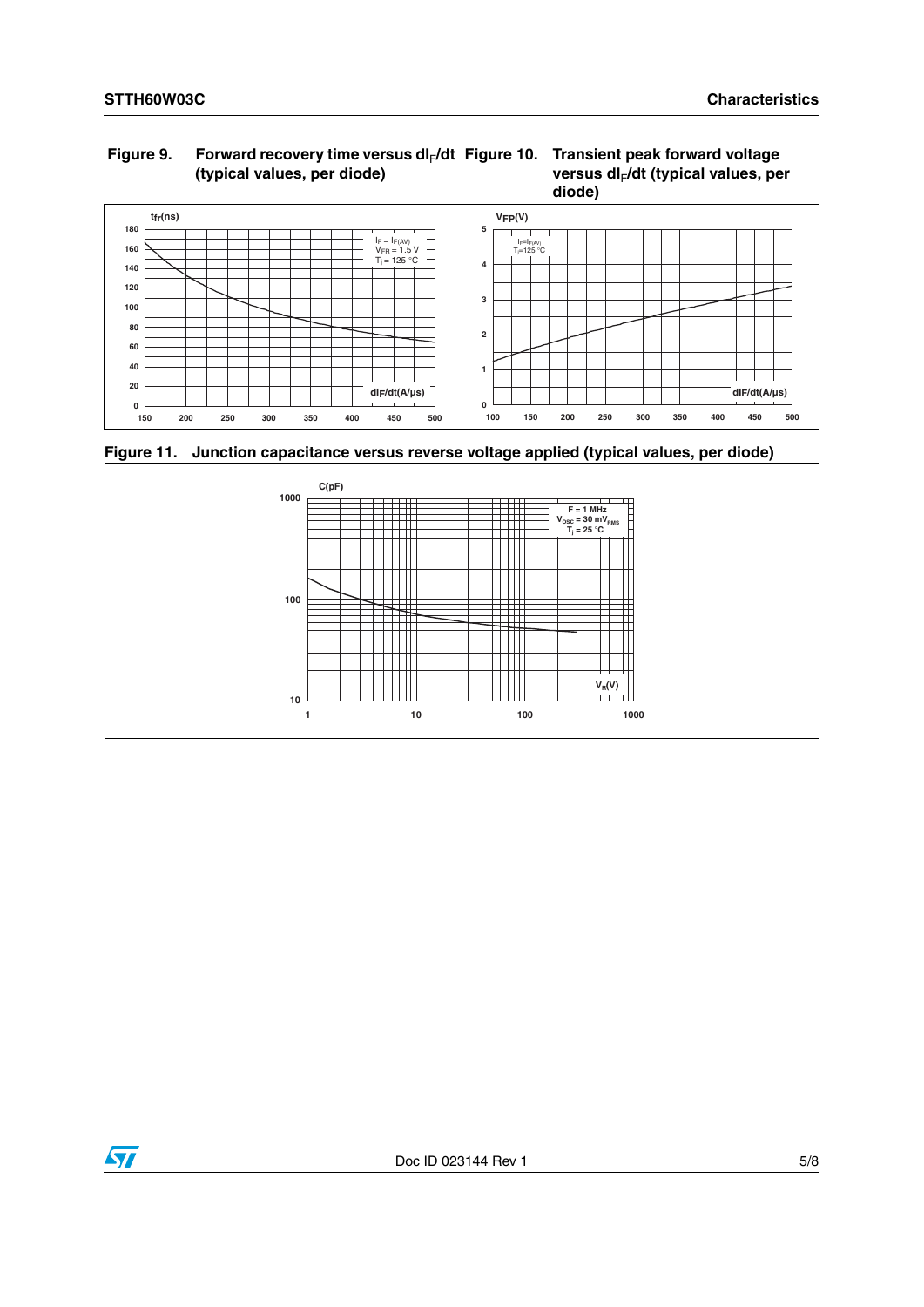## **2 Package information**

- Epoxy meets UL94, V0
- Cooling method: by conduction (C)
- Recommended torque value: 0.55 N·m (1.0 N·m maximum)

In order to meet environmental requirements, ST offers these devices in different grades of ECOPACK® packages, depending on their level of environmental compliance. ECOPACK® specifications, grade definitions and product status are available at: **www.st.com**. ECOPACK® is an ST trademark.

Table 6. **Table 6. TO-247 dimensions**

|                                 |                |                |                    | <b>Dimensions</b> |            |
|---------------------------------|----------------|----------------|--------------------|-------------------|------------|
|                                 | Ref.           |                | <b>Millimeters</b> | <b>Inches</b>     |            |
|                                 |                | Min.           | Max.               | Min.              | Max.       |
|                                 | A              | 4.85           | 5.15               | 0.191             | 0.203      |
|                                 | D              | 2.20           | 2.60               | 0.086             | 0.102      |
| Dia<br>V                        |                | 0.40           | 0.80               | 0.015             | 0.031      |
|                                 |                | 1.00           | 1.40               | 0.039             | 0.055      |
|                                 | F1             |                | 3.00 typ.          | 0.118 typ.        |            |
| н                               | F <sub>2</sub> |                | 2.00 typ.          |                   | 0.078 typ. |
|                                 | F <sub>3</sub> | 2.00           | 2.40               | 0.078             | 0.094      |
| ⊕<br>L5<br>⊕                    | F <sub>4</sub> | 3.00           | 3.40               | 0.118             | 0.133      |
|                                 | G              | 10.90 typ.     |                    | 0.429 typ.        |            |
| L<br>L2                         | H              | 15.45          | 15.75              | 0.608             | 0.620      |
| L4                              | L              | 19.85          | 20.15              | 0.781             | 0.793      |
| E2<br>Î∟1.<br>F1/<br>F3         | L1             | 3.70           | 4.30               | 0.145             | 0.169      |
| V <sub>2</sub><br>D<br>L3<br>F4 | L2             | 18.50 typ.     |                    | 0.728 typ.        |            |
| F(x3)<br>E<br>M                 | L <sub>3</sub> | 14.20          | 14.80              | 0.559             | 0.582      |
| Ġ                               | L4             | 34.60 typ.     |                    | 1.362 typ.        |            |
|                                 | L <sub>5</sub> |                | 5.50 typ.          |                   | 0.216 typ. |
|                                 | M              | 2.00           | 3.00               | 0.078             | 0.118      |
|                                 | v              | $5^\circ$ typ. |                    | $5^\circ$ typ.    |            |
|                                 | V <sub>2</sub> |                | 60° typ.           | 60° typ.          |            |
|                                 | Dia.           | 3.55           | 3.65               | 0.139             | 0.143      |

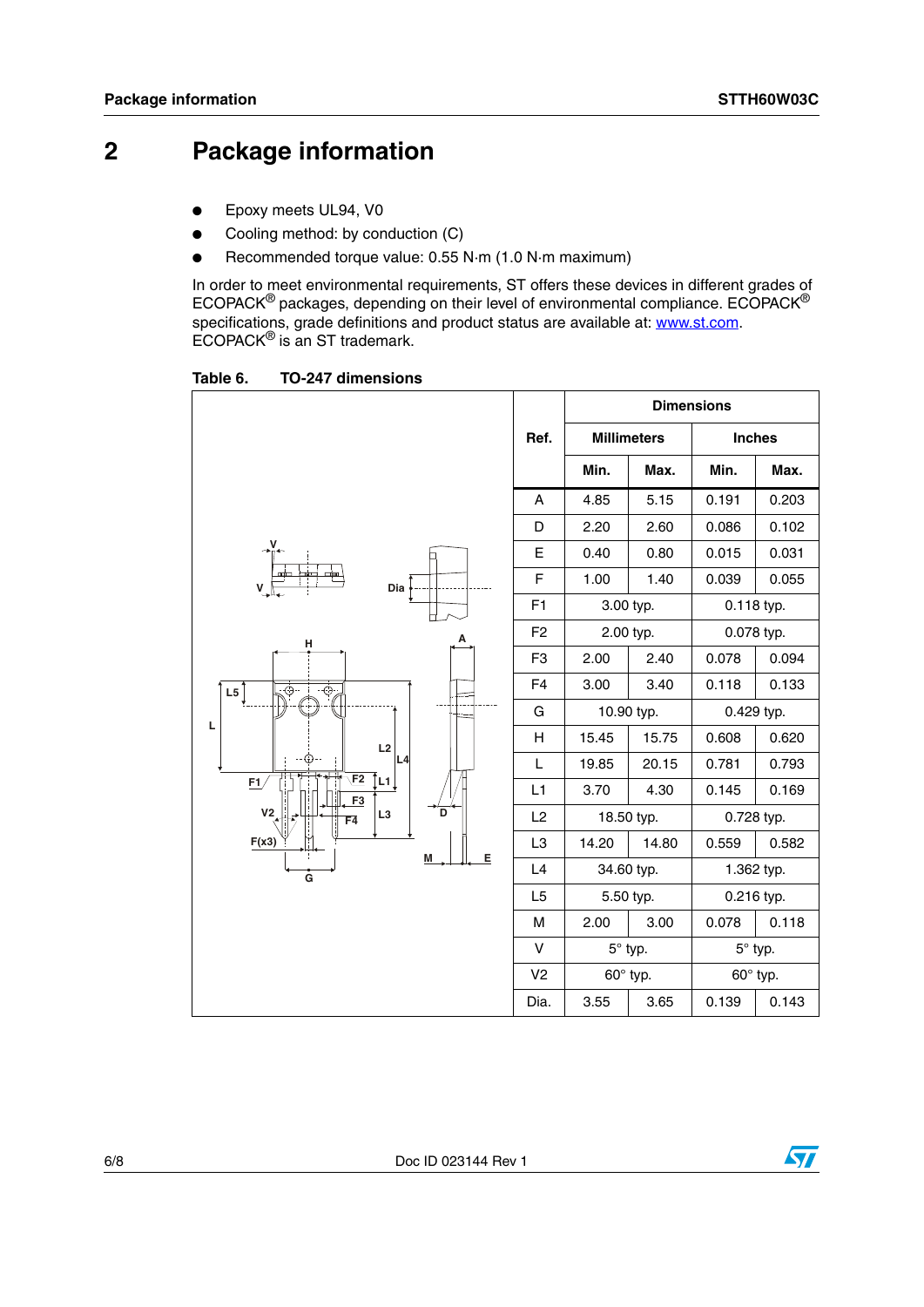## **3 Ordering information**

#### Table 7. **Ordering information**

| Ordering type | Marking     | Package | Weiaht | <b>Base gtv</b> | Delivery mode |
|---------------|-------------|---------|--------|-----------------|---------------|
| STTH60W03CW   | STTH60W03CW | TO-247  | 4.46 g | 50              | Tube          |

## **4 Revision history**

#### Table 8. **Document revision history**

| Date         | <b>Revision</b> | <b>Changes</b> |
|--------------|-----------------|----------------|
| 07-June-2012 |                 | First issue.   |